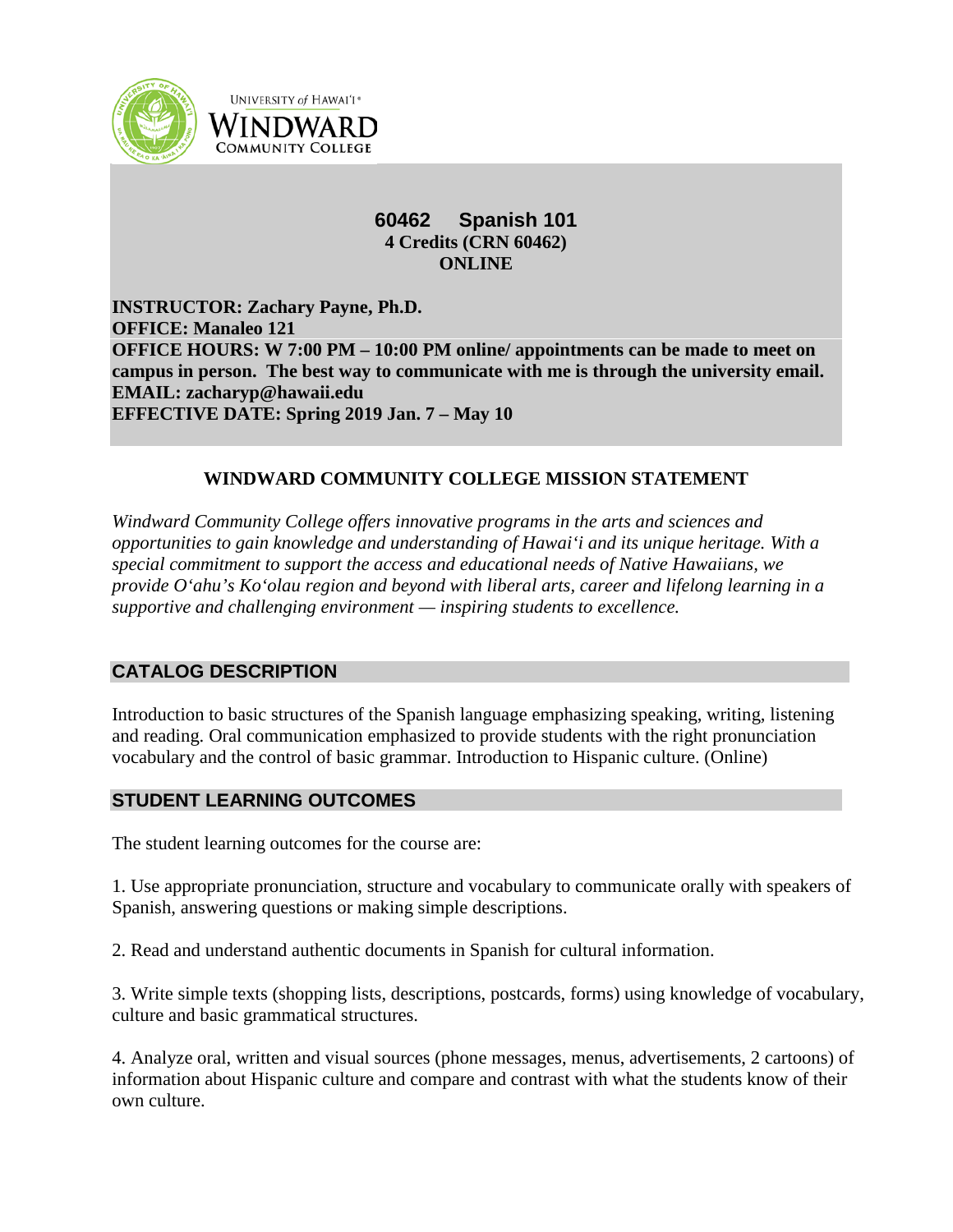# **COURSE TASKS**

During this semester we will be covering 6 chapters.

Each chapter is full of activities that will introduce new material and give you the opportunity to practice and learn this material. **Plan to spend 6-8 hrs a week on this course.**

As part of every Chapter you will complete various online activities both by yourself and with virtual partners and also with class members through video chats.

For each chapter you will be graded on your performance on 1 Vocabulary Quiz, 4 Grammar Quizzes and the Chapter Test. **To succeed in this course you must put in the time and work through the online manual and do the activities because the activities will prepare you for the Quizzes and Test.**

**Late work is accepted but will be marked down 25%.**

#### **Graded Assignments**:

| 1. Vocabulary Quiz (6) x 20 | 120 points |
|-----------------------------|------------|
| 2. Grammar Quizes (24) x 20 | 480 points |
| 3. Chapter Test (6) x 100   | 600 points |

TOTAL 1200 POINTS

# **ASSESSMENT TASKS AND GRADING**

#### **Computation of Final Grade**:

Course grade will be calculated based upon the following grading scale:

**90 – 100% = A 80 – 89.9% = B**  $70 - 79.9\% = C$  $60 - 69.9\% = D$ **below 60%** =  $F$ 

## **LEARNING RESOURCES**

We will be using **PORTALES** a **digital platform** from Vista Higher Learning

\*This must be purchased directly from the publisher. The access for this class is \$144 dollars for 6 months of access.

[https://vistahigherlearning.com/school/windwardcc/catalog/product/view/id/5393/s/portales-](https://vistahigherlearning.com/school/windwardcc/catalog/product/view/id/5393/s/portales-008/?pgi=a3W4A000000QH6nUAG%23)[008/?pgi=a3W4A000000QH6nUAG#](https://vistahigherlearning.com/school/windwardcc/catalog/product/view/id/5393/s/portales-008/?pgi=a3W4A000000QH6nUAG%23)